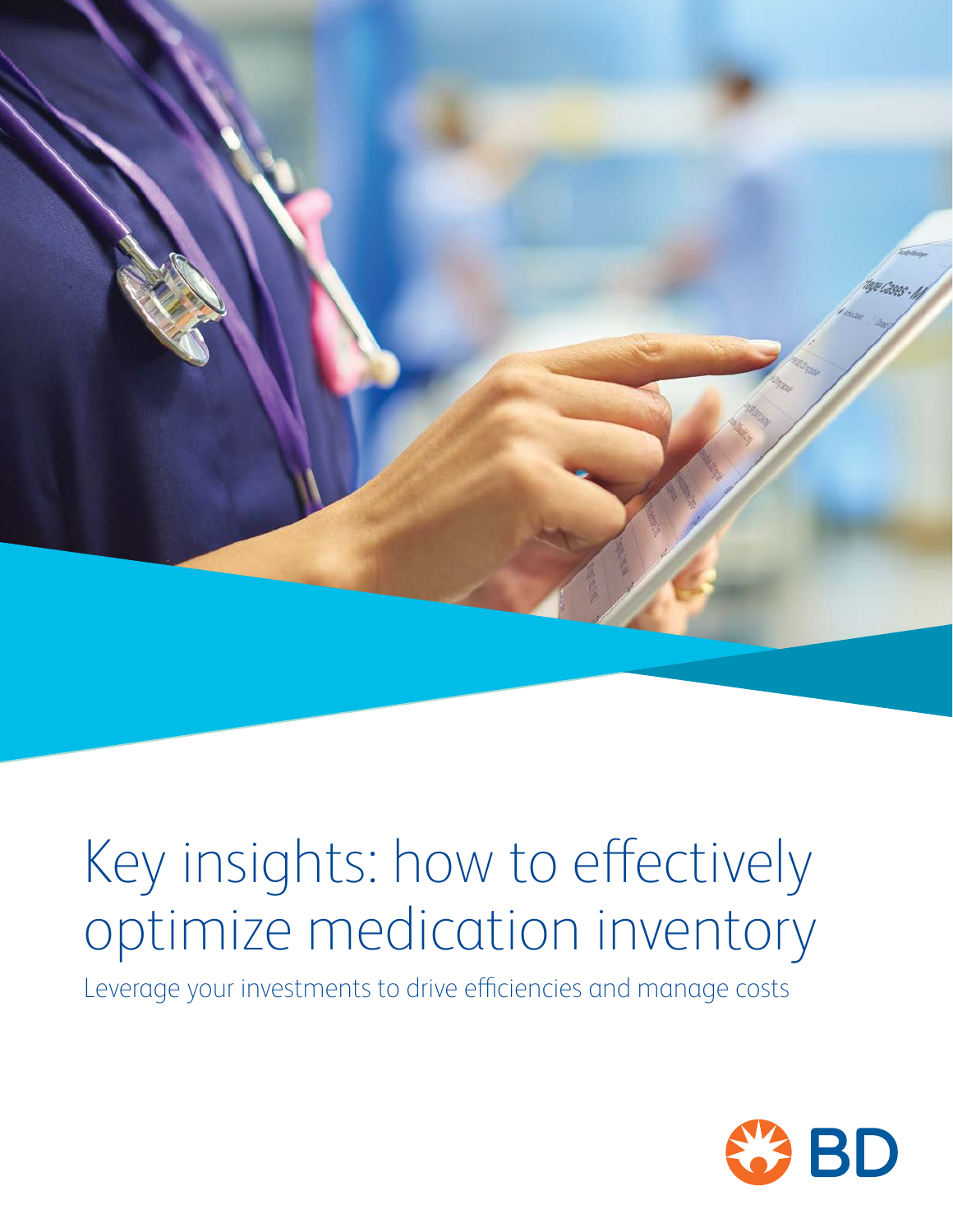## Informed medication management

Many healthcare systems today struggle with medication inventory management because of an overwhelming amount of unorganized data. Lack of visibility into the central pharmacy and medication inventories across locations can create unnecessary pressure when it comes to controlling costs and maintaining efficiencies.

But you can empower your team to make more informed decisions by taking your BD Pyxis™ MedStation™ ES automated dispensing cabinets (ADCs) to the next level.

As an example, let's say that a certain cabinet often contains soon-to-expire medication—while another utilizes that same medication regularly. With BD inventory optimization solutions, you'd have the knowledge to effectively transfer medications within their lifespan, instead of creating waste. It's one way to ensure the right medications are available in the right place, and at the right time.

By combining BD HealthSight™ Inventory Optimization and BD Pyxis™ Logistics, you can gain—and sustain—better visibility and insights.

### Automatic recommendations help enable you to:



**Optimize your on-hand inventory** 



**Better manage shortages**



**Minimize drug waste** 



**Improve your labor inefficiencies**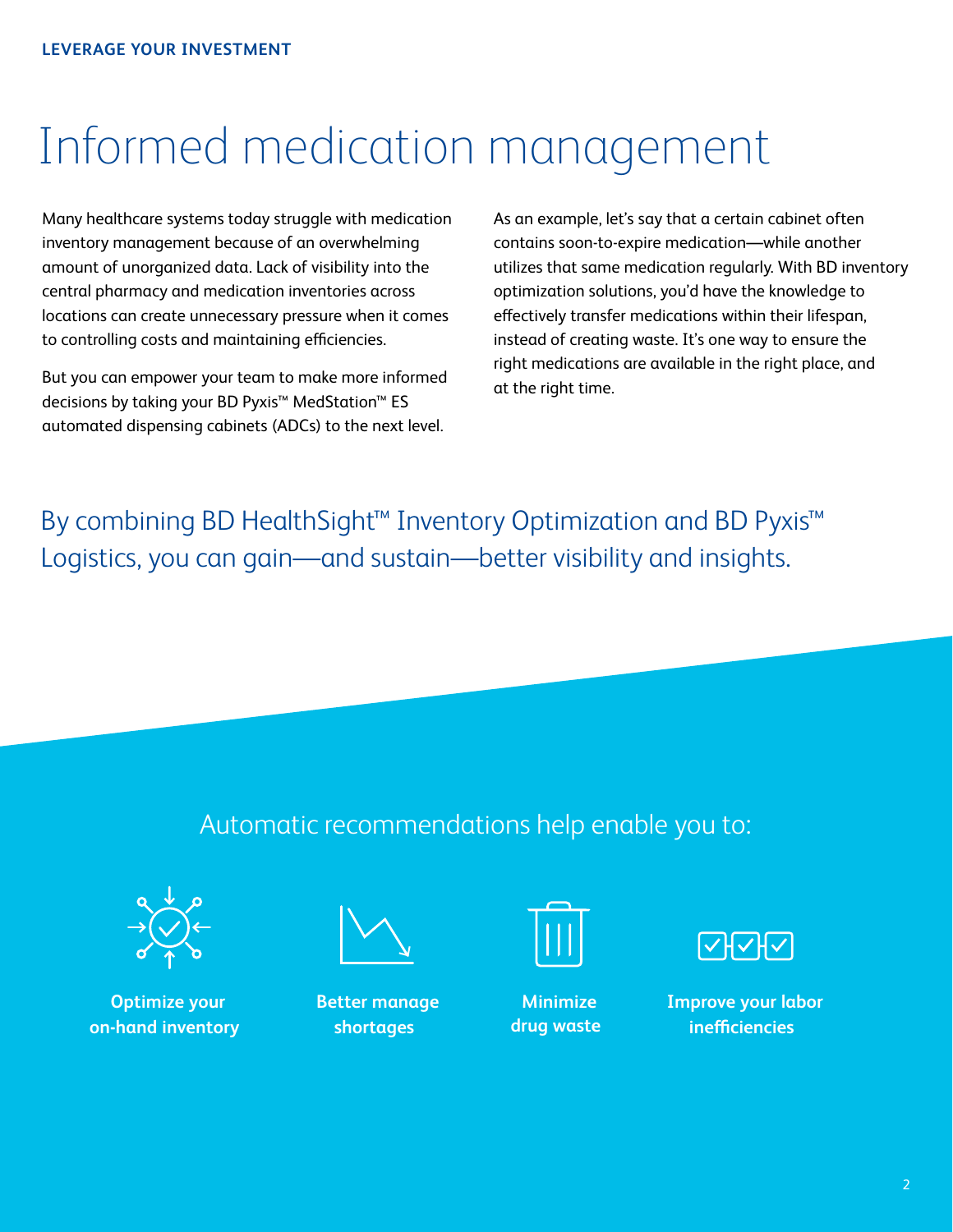### Bridge the divide

Blind spots in medication inventory management often stem from a lack of communication between technologies, resulting in the need for manual workarounds that not only consume valuable time and resources but also produce inevitable human errors and inaccuracies. Ninety-three percent of nurses surveyed agree that medical errors could be reduced if medical devices were connected to share data with each other automatically.<sup>1</sup> The risk lies in the gaps between isolated technologies and processes, from ordering to administration.

The truth is, stocking the breadth of drugs that a system requires is an expensive necessity. Even the best-run pharmacies can suffer from a "slow drip" of money caused by expired or missing medications.

One of the keys to cost avoidance is connected inventory management. It links the pharmacy with medication inventories.

including controlled substances and the clean room, to centrally and automatically track inventory levels.

When you combine BD HealthSight™ Inventory Optimization and BD Pyxis™ Logistics, you're bridging those gaps. Now you can manage par levels and medication ordering—even in the clean room, a feature unique to BD—while streamlining labor-intensive inventory management processes and connecting to your existing fleet of BD Pyxis™ cabinets. Layering on BD HealthSight™ Inventory Optimization provides full connectivity and automated recommendations to optimize inventory in care areas—like tracking the exact quantities and locations of medications. By partnering with BD, you can get the most out of your existing medication inventory management investments, controlling drug inventory costs to remove that ambiguity.

#### **50 steps**

In medical surgical units, experts have observed as many as 50 steps in the medication management process.2

### **49% risk**

Certain critical steps in the medication management process can carry up to a 49% risk of error.3

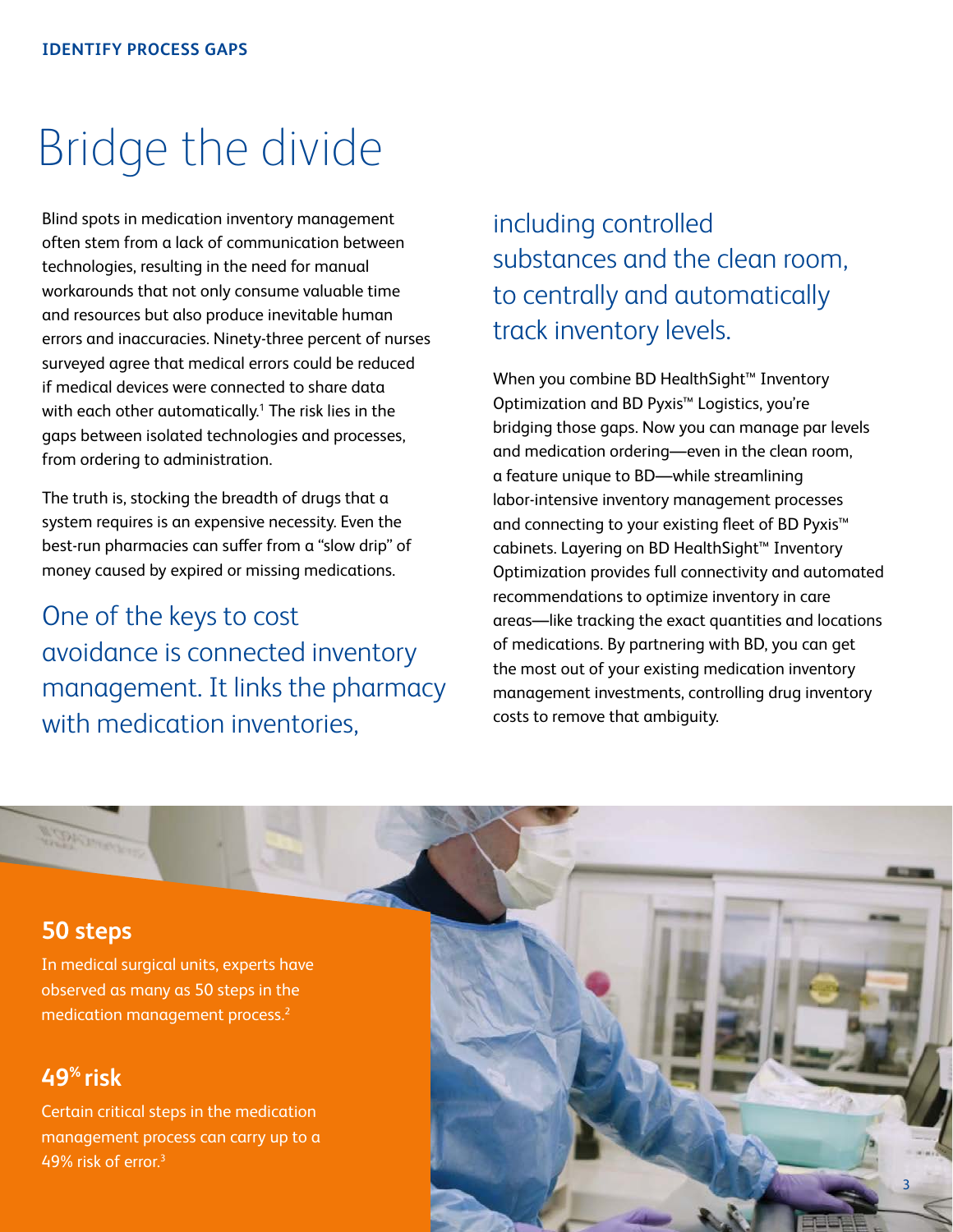## Seeing the whole picture

Creating a comprehensive view of your medication inventory—from wholesaler to pharmacy to cabinets to bedside—makes for more effective overall management. With inventory optimization from BD, you get near real-time visibility to help you create more efficient workflows and achieve your inventory management goals.

One automated source for all your connected technologies can empower your pharmacy to be more proactive and make better-informed decisions, helping to reduce potential medication errors, minimize latency time and create positive financial impacts through cost avoidance. For example, when you connect BD Pyxis™ Logistics with your pharmacy, this system implements an initial—and sustained—inventory

reduction to begin mitigating costs and increasing medication inventory turns right away.

BD Pyxis™ Logistics also uses formulary and barcode information to remove variation across sites. With near real-time updates, BD HealthSight™ Inventory Optimization offers advanced analytics that recommend more intelligent and connected operational workflows that continuously improve your processes and identify opportunities for favorable cost control. These automated, proactive insights can reduce wasted manual labor—giving frontline workers more time to reinvest in patient care.4

### An Insightful, Connected Medication Management Solution

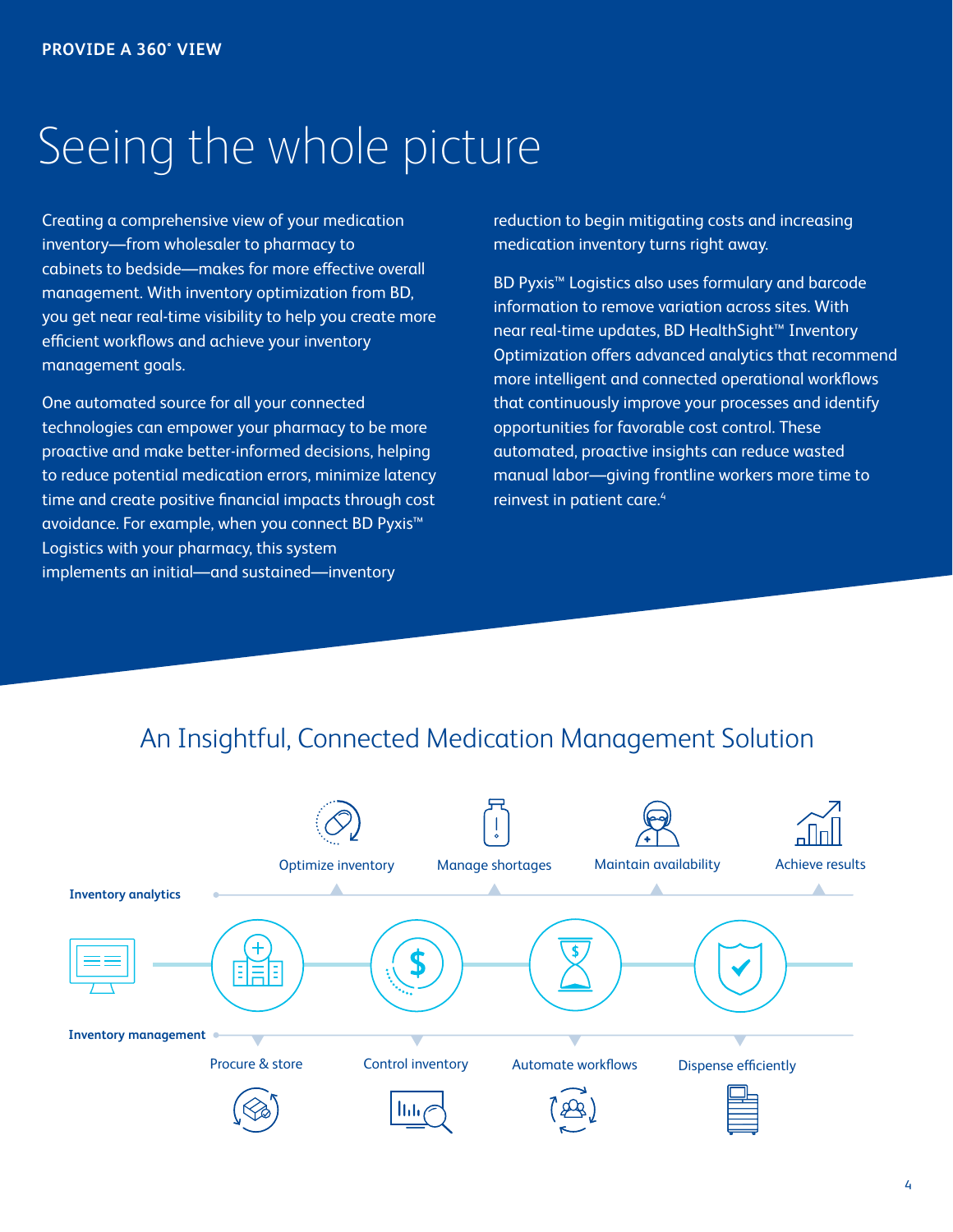## Finding areas for financial impact

### **Ask yourself this:**

*If the answer to any of the following questions is "no," BD can help optimize your inventory management.* 

- **b** Do you know the total value of your medication inventory in both your central pharmacy and your cabinets?
- **b** Do you know which medications are nearing expiration?
- **b** Do you know where to reallocate medications prior to expiration to minimize waste?
- **b** Do you have the ability to schedule regular cycle counts?
- **Are you able to determine how many days are on hand** for drugs of interest?
- **Are you efficiently managing drug shortages?**
- Do you feel there is an opportunity to mitigate medication loss?

*Improve operational efficiencies and control cost challenges by maximizing your existing investments in BD Pyxis™ cabinets to gain visibility through BD HealthSight™ Inventory Optimization.*